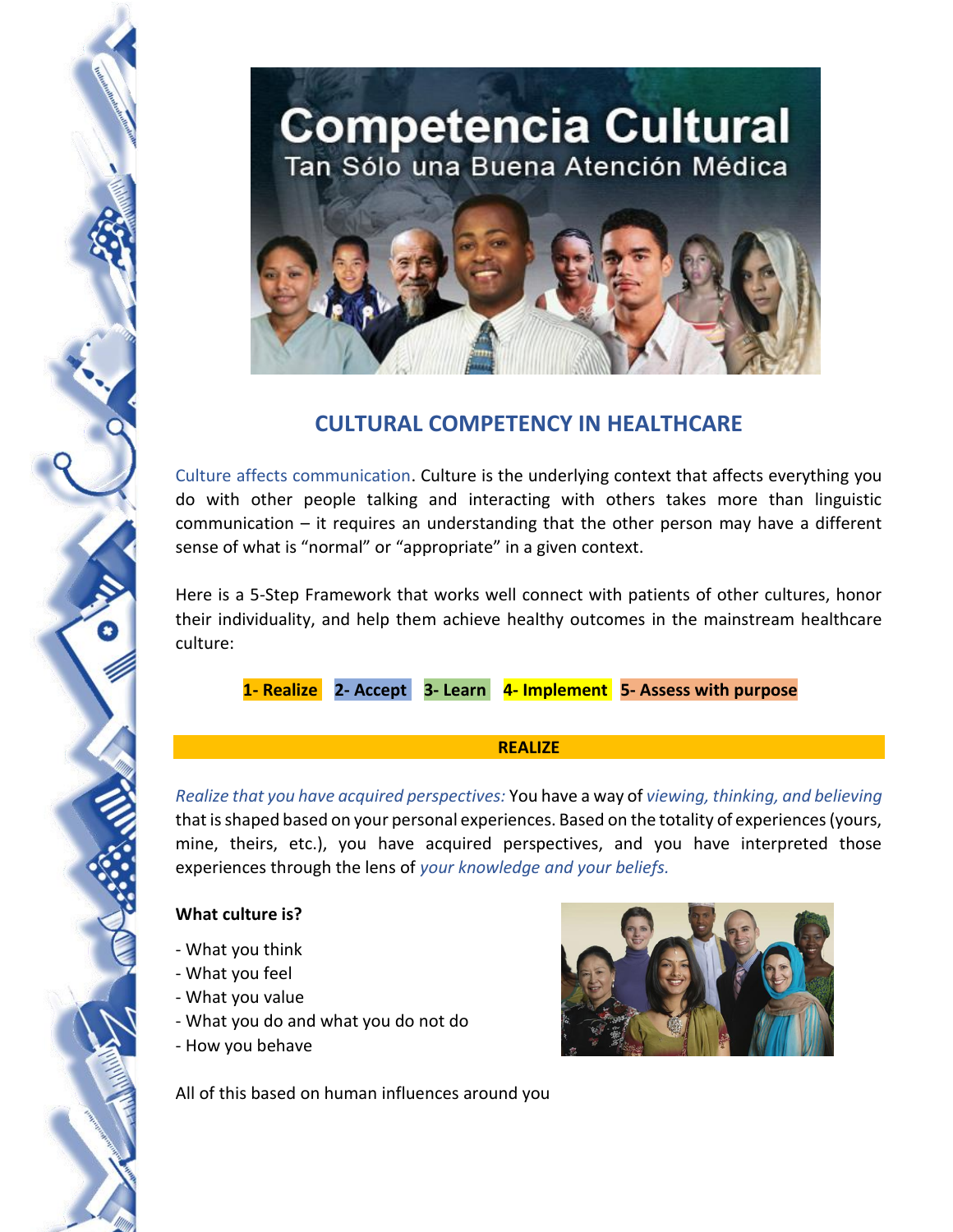#### **ACCEPT**

Accept that others "outside" of your group also think, feel, believe, value and, behave different than you based on the totality of their experiences and their group influences.



#### **LEARN**

Learn about others from different groups. The best you can do is trying to experience other cultures and other beliefs because you take academic knowledge and move it into real experiences getting a different impact on you.

## **What to learn from other groups?**

- Different perspectives
- Underlying beliefs
- Acceptable and unacceptable behaviors



Getting this knowledge, you will be able to start learning how to navigate across other cultures.

#### **IMPLEMENTATION**

## *Risks about implementation:*

- Generalizing based on some knowledge that you have or some experiences that you have with others
- Stereotyping
- Unintentional racism

## **Safer Path:**

- *Individual inquiry:* getting to know the person with you work with, instead of seeing them and applying some preconceived notions about them
- *Patient-centered care:* getting to know what they value, assess their perspectives and understand the implications of their perspectives on the desired health outcomes that you are working on.
- *Honor your patients' beliefs* and share a path to wellness

| Please indicate which of the following applies to you: |  |                      |  |
|--------------------------------------------------------|--|----------------------|--|
| White                                                  |  | Chinese              |  |
| <b>Irish Traveller</b>                                 |  | Indian               |  |
| Pakistani                                              |  | <b>Bangladeshi</b>   |  |
| <b>Black Caribbean</b>                                 |  | <b>Black African</b> |  |
| <b>Black Other</b>                                     |  |                      |  |